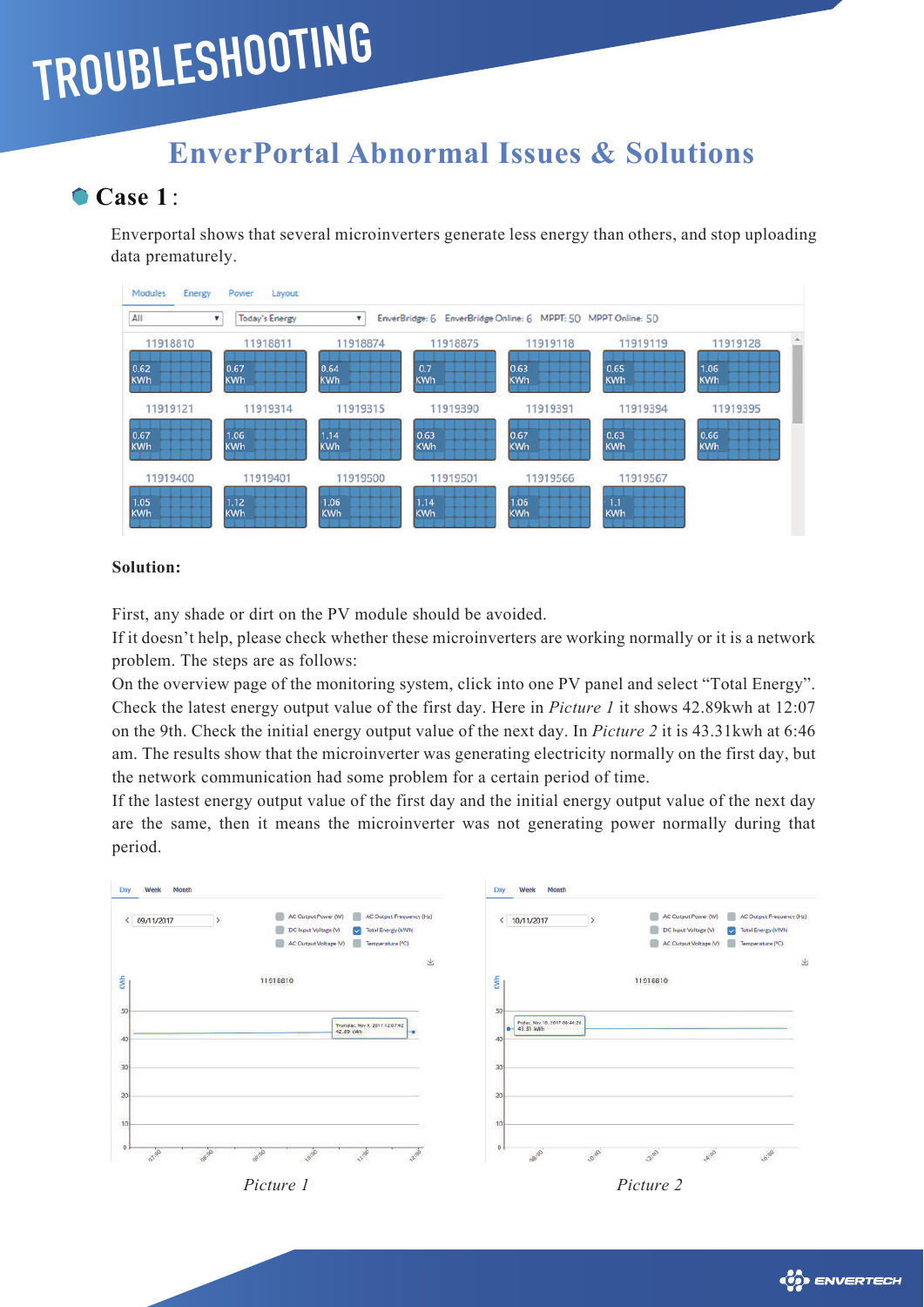## **Case 2**:

*Note:EnverBridge model is EVB201.*

Abnormal value is displayed on EnverPortal in energy generation of one or more panels, such as: negative value or more electricity generation than normal.

#### **Solution:**

This case may be caused by the incorrect wiring in the PV power plant. The following wiring can cause abnormal power generation:

#### *Incorrect wiring*



*Correct wiring*



The case above mainly occurs when the single-phase system has over 20 PV panels. The main reason is the signal crosstalk between 2 EVB201s causes the data uploaded by EVB201s cannot be processed normally by the server, leading to abnormal data on EnverPortal or EnverView.

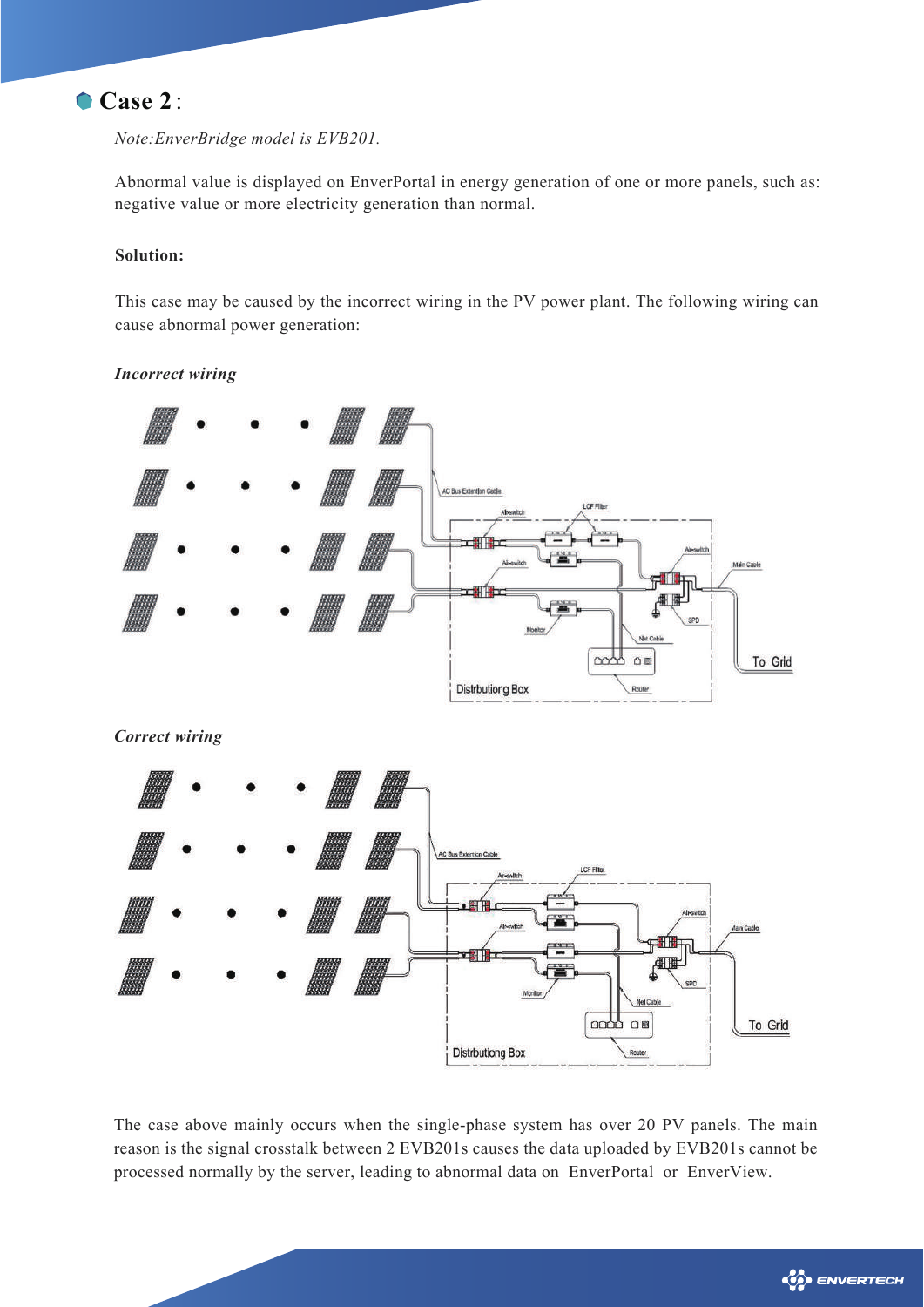

On EnverPortal it shows as below:

| All      | Today's Energy    |          | EnverBridge: 1 | EnverBridge Online: 1 MPPT: 17 MPPT Online: 17 |          |          |  |
|----------|-------------------|----------|----------------|------------------------------------------------|----------|----------|--|
| 11120481 | 11120482          | 11120564 | 11120554       | 11121456                                       | 11121022 | 11120491 |  |
| W        | 0<br>W            | O<br>W   | 0<br>w         | 0<br>W                                         | W        | 0<br>W   |  |
| 11121919 | 11121888          | 11124451 | 11120404       | 11122083                                       | 11129206 | 11121463 |  |
| W        | $\mathbf{o}$<br>w | 10<br>w  | $\bf o$<br>W   | $\overline{0}$<br>W                            | W        | 0<br>W   |  |

#### **Solution:**

Please check if EnverBridge is correctly connected to the Internet. Refer to *Appendix 1* in the next page for detailed procedures of self-check.

#### *Appendix 1*